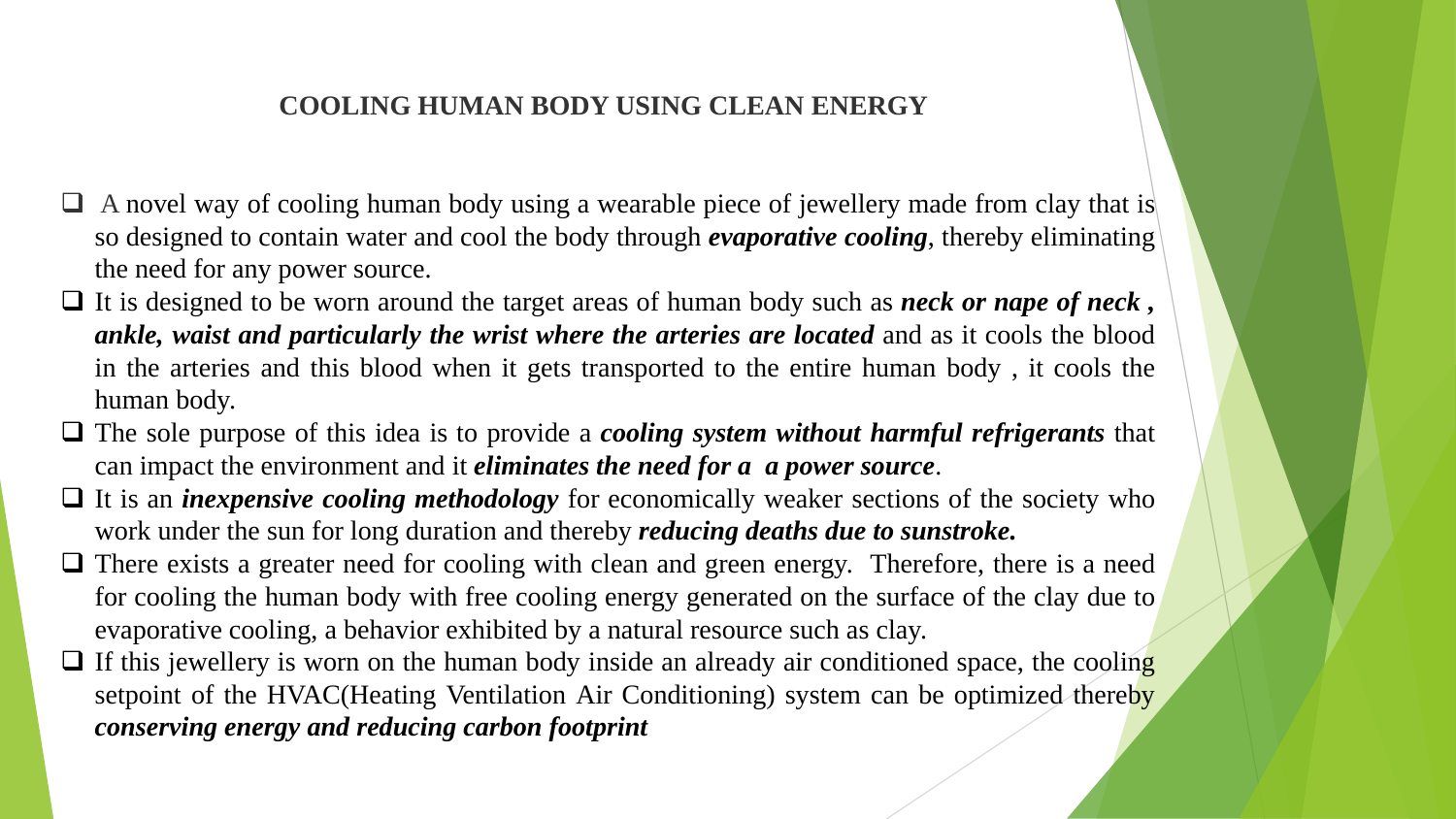### BRIEF DESCRIPTION:

It comprises of a wearable device for cooling human body made out of clay designed as a piece of jewellery that is hollow in the inside. The hollow part acts as a water reservoir, which will cool the surface of the clay jewellery by the process of evaporative cooling. The reservoir can be filled with water through a narrow opening that can be closed by a rubber cap.

In order to persist the sensation of cooling, the jewellery piece is designed such that the person wearing it can flip it to the other side which is exposed to air, which would have been sufficiently cooled due to evaporative cooling, after every 20 minutes or whenever the cooling sensation is reduced, whichever being the earliest to perceive the sensation of cooling again.

When the device is designed in the form of a dial that can be secured around the wrist and/or ankle using an elastic band, the cool surface comes in contact with the arteries and cools the blood thereby cooling the body.

If the device is designed in the form of a pendant that can be worn around the neck using a chain, the cool surface comes in contact with the neck area and cools in and around the neck area.

If the device is designed in the form of a belt that can be worn around the waist using an elastic band and which houses clay cartridges, the cool surface comes in contact with the waist area, thereby giving a cooling sensation to the body.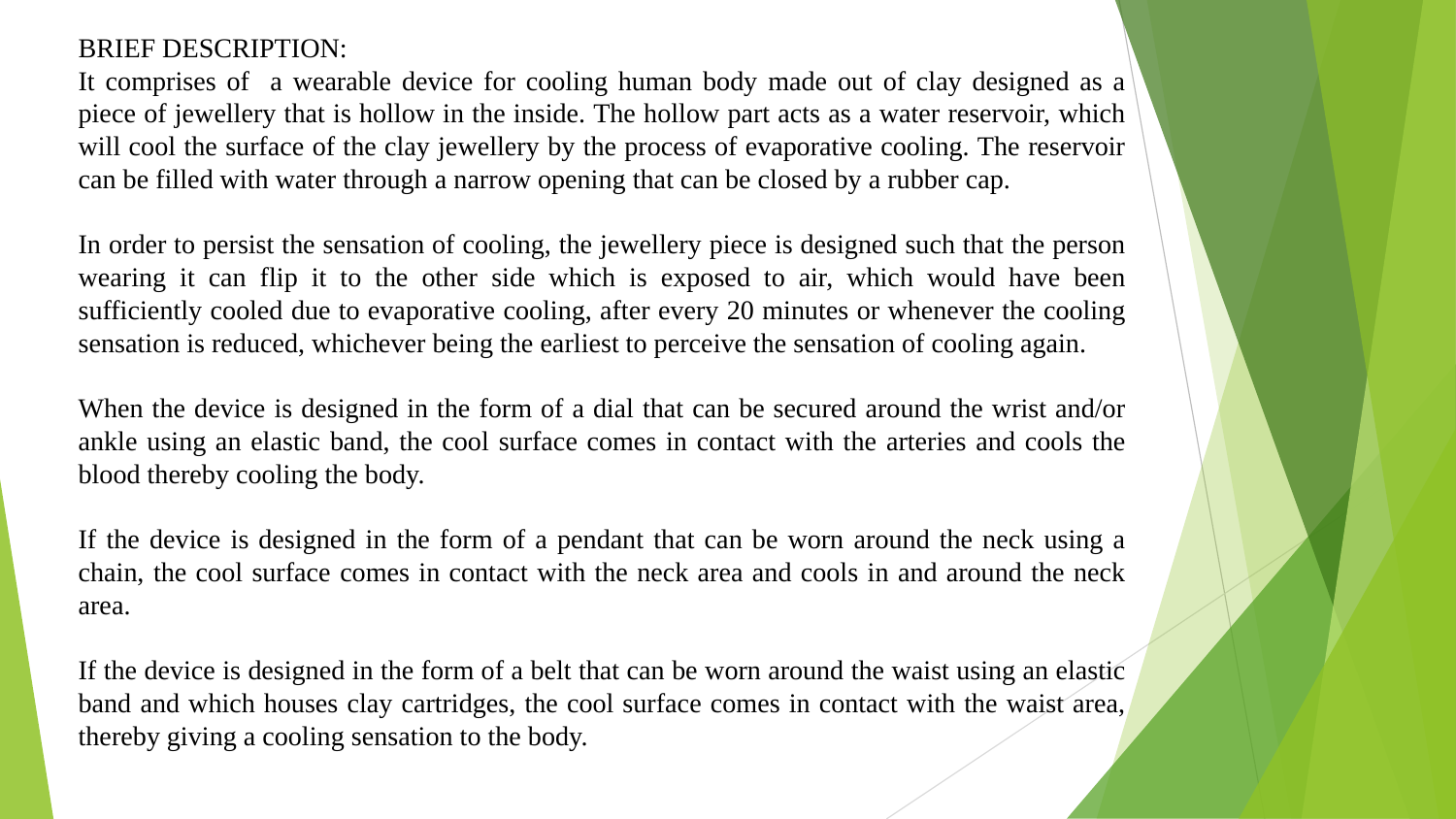

## Bracelet variant

# PROTOTYPES



## Pendant variant

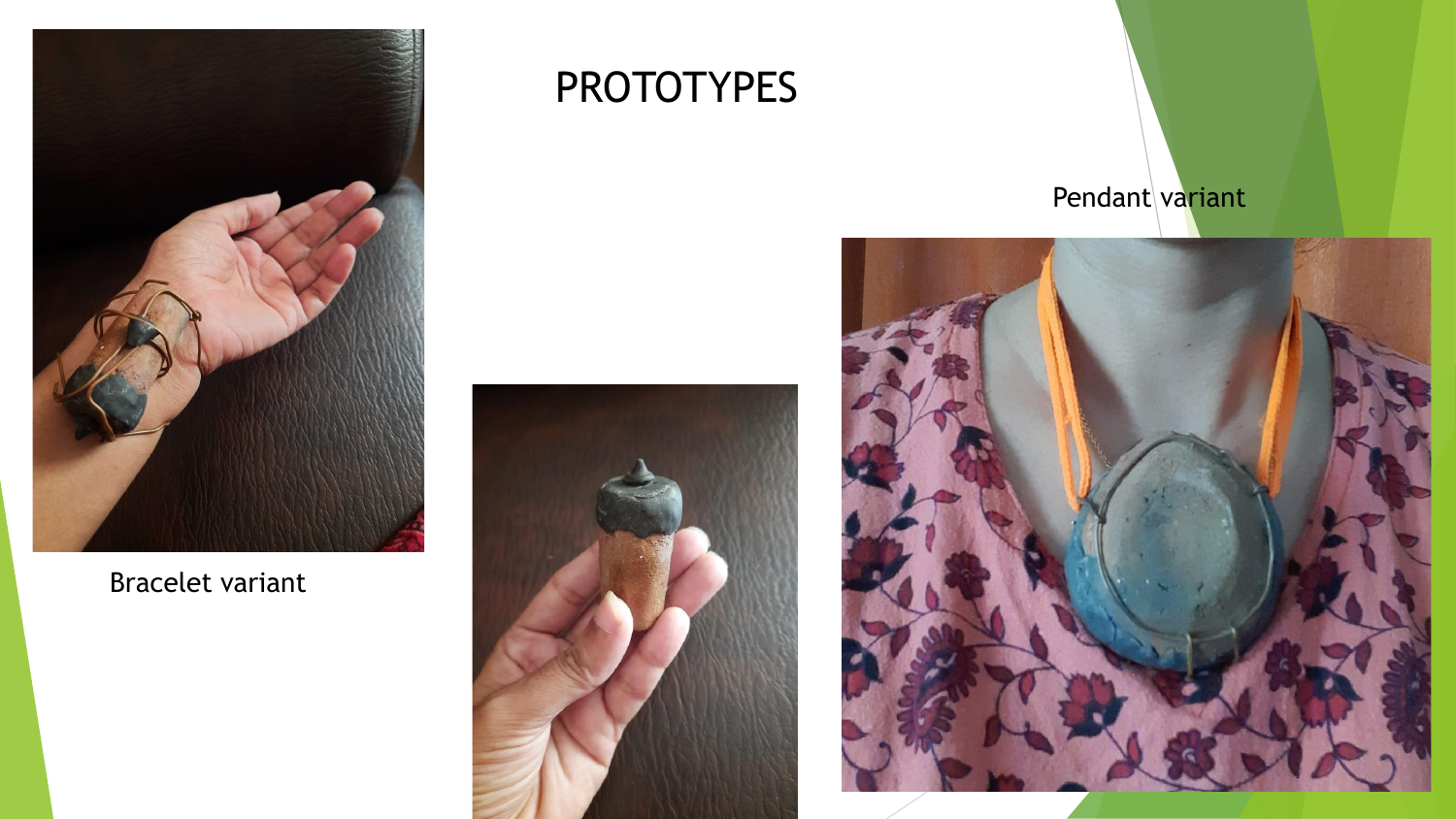



**FIG. 1** illustrates a diagram exemplifying a wearable piece of jewellery worn on the wrist and/or ankle to deliver cooling to the human body.

**FIG. 1**

Referring now to **FIG.1A**, the inside hollow clay piece acts as a water reservoir [1] that can be filled with water through the narrow opening [2] closed by a rubber cap/seal [3].The dial is attached to an elastic wrist band [4] through a flip-able hook arrangement [5] which is attached to the steel rim [6] that goes along the circumference of the dial.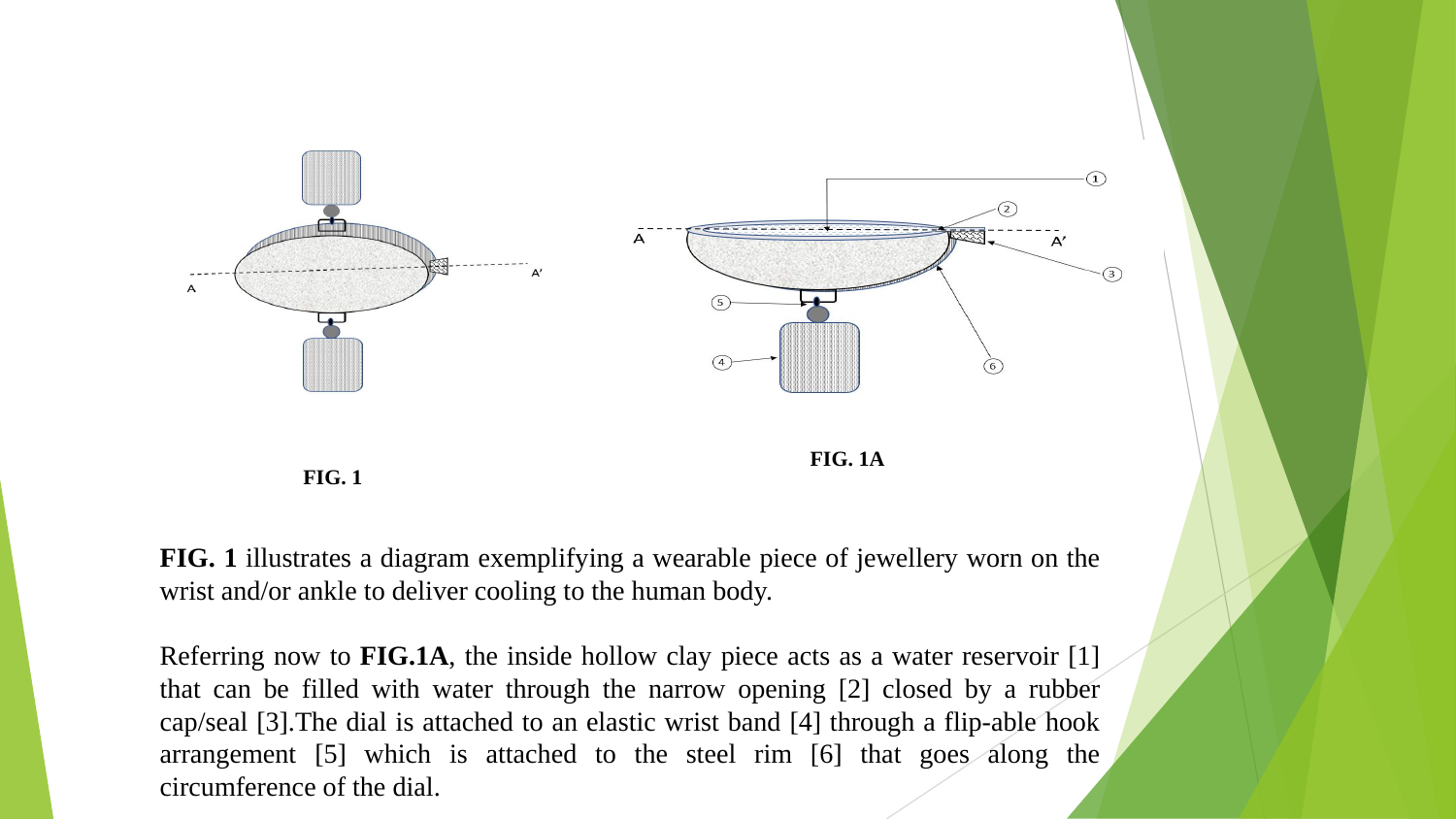



**FIG. 2** illustrates a diagram exemplifying a wearable piece of jewellery worn on the neck to deliver cooling to the neck area. It comprises of a narrow opening [2] closed by a rubber cap/seal [3]. The rubber seal of the pendant has a flip-able hook arrangement [5]. The pendant is attached to a necklace [7] through the flip-able hook arrangement.

Referring now to **FIG. 2A**, the inside hollow clay piece designed as a pendant, acts as a water reservoir [1] that can be filled with water.